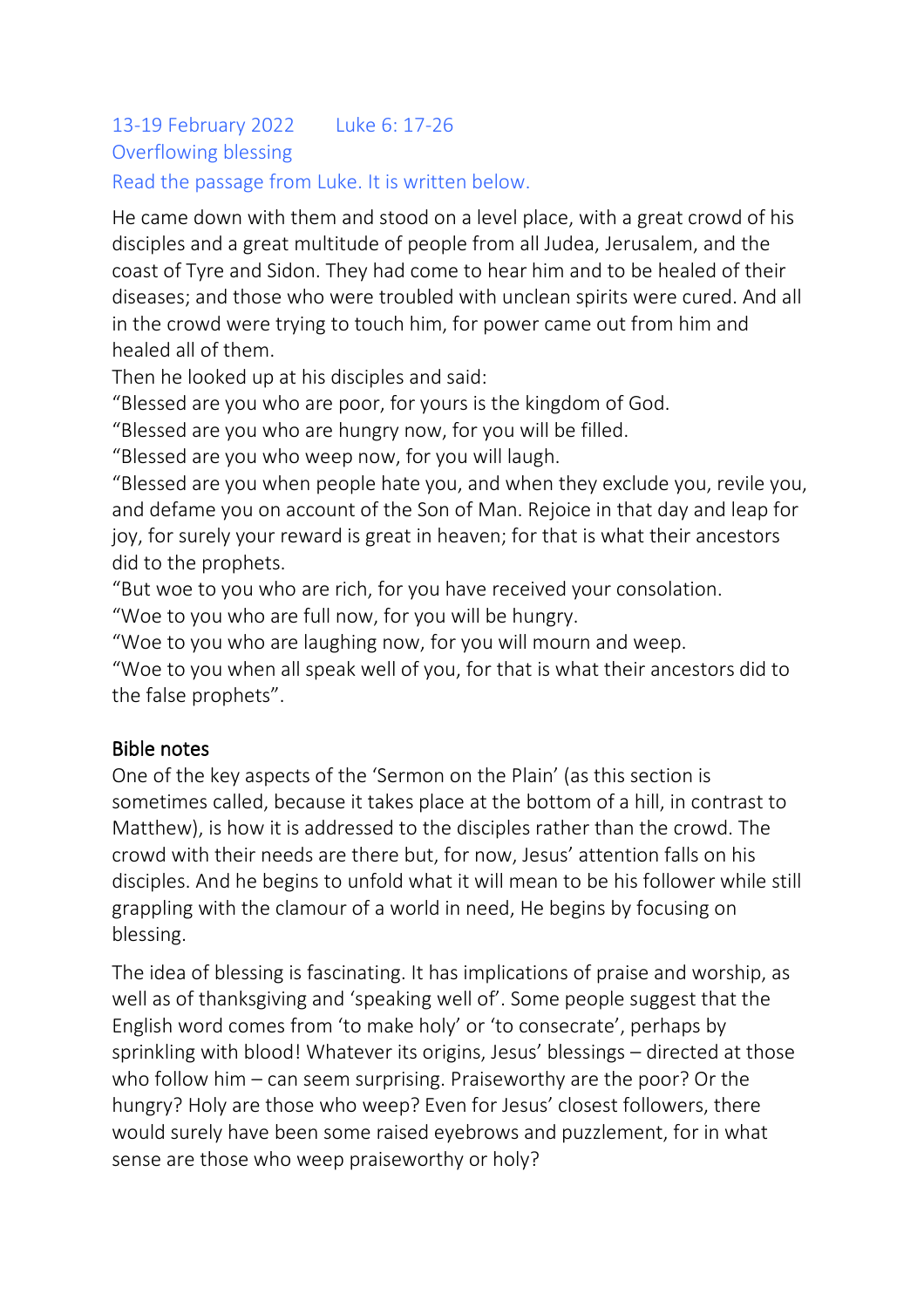Or, perhaps, for some in the audience, Jesus' words represented a moment of recognition and promise. In hearing these blessings, perhaps for the first time in their lives, Jesus' poorest and hungriest disciples might have felt recognised and given fresh heart. It is usually the powerful and successful who receive all the attention. Jesus' rather rag-tag band of followers would have been filled with encouragement. It would have been like the most ignored hearing their names called out by God on a roll call of honour.

# Reflection

# *Spend a few moments thinking about what stands out for you from the Bible reading. This idea may help.*

Most of us can recall the famous old hymn, 'Count your blessings', name them one by one. We are a blessed people, yet so often life can cause us to lose focus of all that God has blessed us with. We can fall into the trap of equating blessedness with materialism. In other words, the more we possess, the more we are blessed. However, Jesus claims, 'Blessed are the poor' or 'Blessed are those who mourn' (Matthew 5.3,4). What does it mean to be blessed by God? And, just as importantly, what does it mean to be a blessing to others?

# Questions for reflection



- How does this image make you feel?
- When do you feel full of God's blessings?
- In what ways can you be a blessing to others?